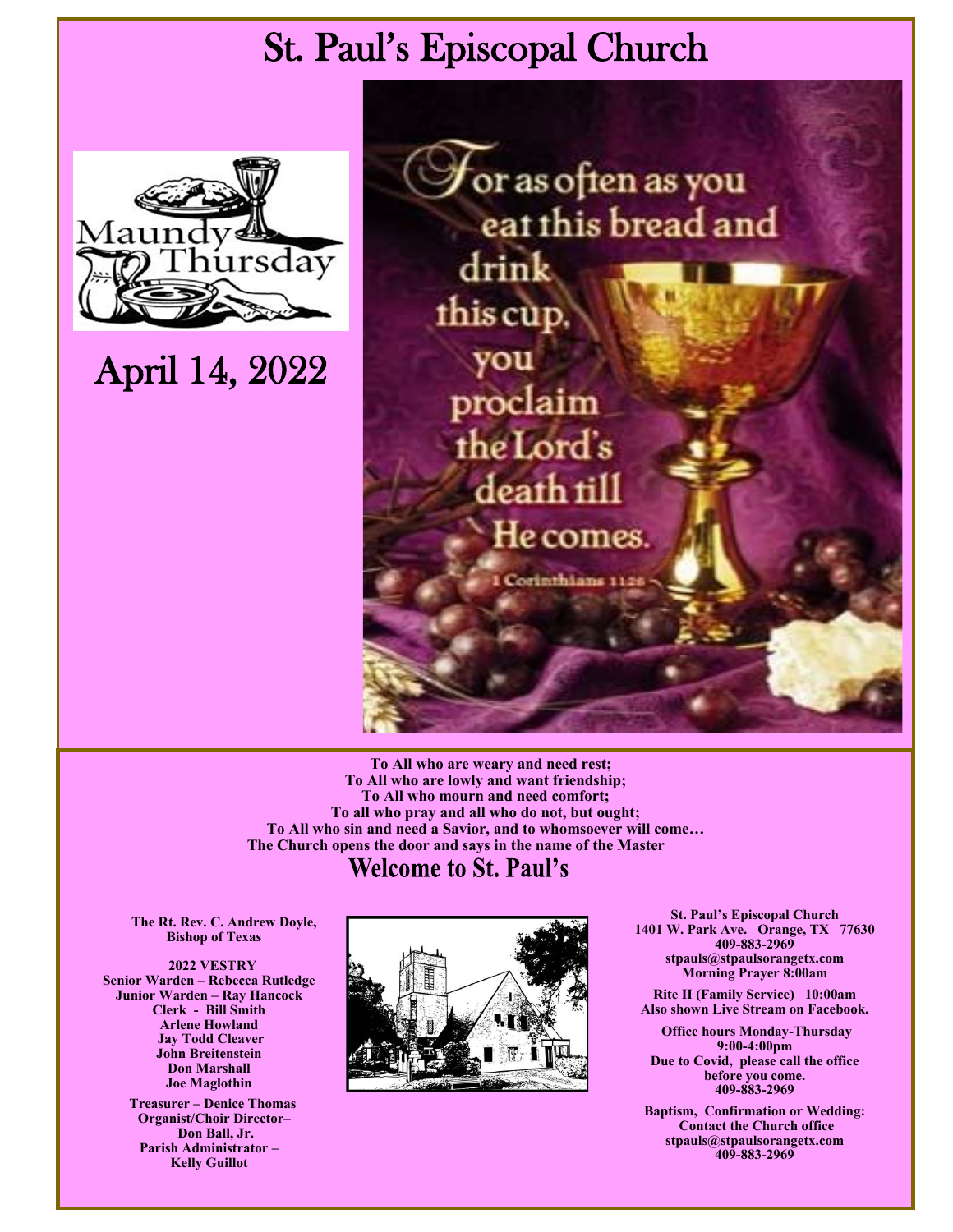# **Maundy Thursday The Holy Eucharist: Rite Two**<br>The service is in the *Book of Common Prayer* (BCP), a blue book.

Hymns are in *The Hymnal*, a maroon book. Hymn numbers beginning with "S" are at the front of *The Hymnal*. Or LEV, Lift Every Voice and Sing II Hymnal Or Renew Hymnal

## **The Word of God**

Processional Hymn *What Wondrous Love is this?* 439 *The Eucharist begins in the usual manner, using the following Collect, Psalm, and Lessons* 

The Collect BCP, 274

Almighty Father, whose dear Son, on the night before he suffered, instituted the Sacrament of his Body and Blood: Mercifully grant that we may receive it thankfully in remembrance of Jesus Christ our Lord, who in these holy mysteries gives us a pledge of eternal life; and who now lives and reigns with you and the Holy Spirit, one God, for ever and ever. Amen.

### **The Lessons**

*The people sit. One or two Lessons, as appointed, are read, the Reader first saying* A Reading (Lesson) from *A citation giving chapter and verse may be added. After each Reading, the Reader may say* 

*A Psalm, hymn, or anthem may follow each Reading.* 

| First Reading<br>Psalm<br><b>Second Reading</b><br>Sequence Hymn                                       | Bread of the World in Mercy Broken                                        | See readings insert<br>See readings insert<br>See readings insert<br>301 |
|--------------------------------------------------------------------------------------------------------|---------------------------------------------------------------------------|--------------------------------------------------------------------------|
| <b>The Gospel</b>                                                                                      | Then, all standing, the Deacon or a Priest reads the Gospel, first saying | Vv. 1, 2<br>See readings insert                                          |
| Sequence Hymn                                                                                          | Bread of the World in Mercy Broken                                        | 301<br>V.3                                                               |
| Glory to you, Lord Christ.<br>People                                                                   | The Holy Gospel of our Lord Jesus Christ according to                     |                                                                          |
| After the Gospel, the Reader says<br>The Gospel of the Lord.<br>People                                 | Praise to you, Lord Christ.                                               |                                                                          |
| <b>The Sermon</b><br><b>Prayers of the People, Form III</b><br>The Leader and People pray responsively |                                                                           | Rev. Stephen Balke<br>BCP, 387                                           |
| Father, we pray for your holy Catholic Church;<br>That we all may be one.                              |                                                                           |                                                                          |
|                                                                                                        | Grant that every member of the Church may truly and humbly serve you;     |                                                                          |

*That your Name may be glorified by all people*.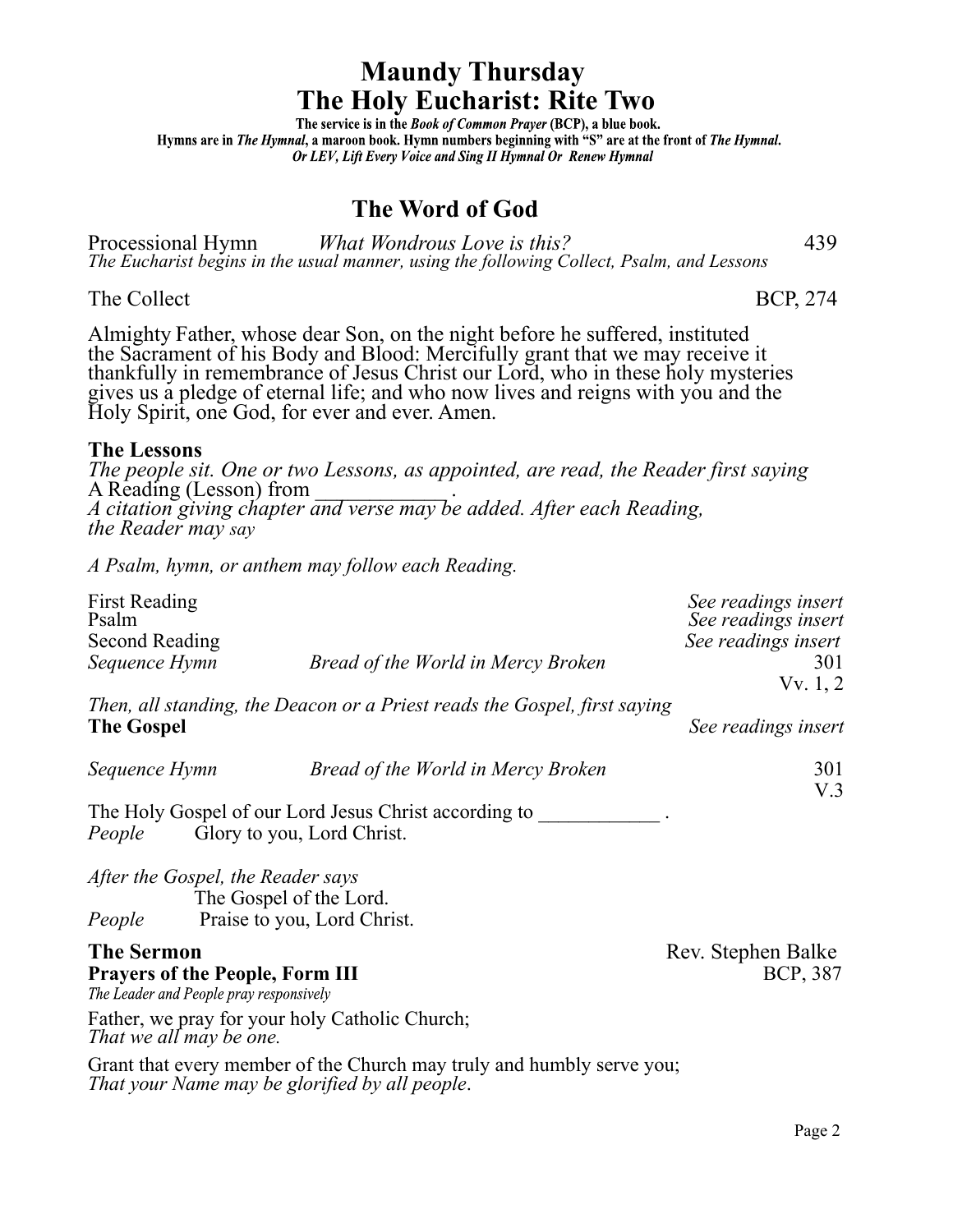We pray for all bishops, priests, and deacons; *That they may be faithful ministers of your Word and Sacraments.* 

We pray for all who govern and hold authority in the nations of the world; *That there may be justice and peace on the earth.* 

Give us grace to do your will in all that we undertake; *That our works may find favor in your sight*.

Have compassion on those who suffer from any grief or trouble; *That they may be delivered from their distress.* 

Give to the departed eternal rest; *Let light perpetual shine upon them.* 

We praise you for your saints who have entered into joy; *May we also come to share in your heavenly kingdom.* 

Let us pray for our own needs and those of others. *Silence* 

| Jay Todd Cleaver    | Jerry and Petroula      | Robert Cheek       | Susie Bromley        |
|---------------------|-------------------------|--------------------|----------------------|
| Amanda Watt         | Ruehlen                 | Samantha           | <b>Walter Rotsch</b> |
| Jenny Guth          | <b>Timothy Ruehlen</b>  | <b>Ester Jeans</b> | Lin Odom             |
| Cayden, Whitney and | Tom Freeland            | Barbara Klein      | Melissa Riehle       |
| Tyler Legrand       | Leona Fields            | Chuck Knipp        | Alyssa & Keene Wil-  |
| Cheryl Blanchard    | David Haley             | <b>Shawn Best</b>  | son                  |
| Rosie Hurst         | Father Bob              | Debra Ball         | Shawn Fittons, Sr.   |
| Charlie Pieper      | <b>Betsy Phillips</b>   | Brian Engle        | Shawn Fittons, Jr.   |
| Kenric Marshall     | <b>Sharon Childress</b> | Rev. Cindy Engle   | Greg Ball            |
| Don Marshall        | Becca Hagan             | Jasper Richmond    | Mother Mitzi George  |
| Sabine Lamar        | <b>Bobbie Carson</b>    | Justin Morvant     |                      |
| The Woodleys        | David Silk              | Eloy Serenil       |                      |

# St. Paul's Prayer List

Prayers : All Military persons deployed in dangerous areas.

Pray for the people in Ukraine, for all people suffering with a an illness, Victims of Violence, Victims of natural disasters, City of Refuge, Schools, All Ministries of St. Paul's, All first responders, all medical personnel, and essential workers and the unemployed. Talbert Meadows, Regina. Tracy Underwood, Chris, Delores Cleaver, Sidney, Jacquie Pence, Casey D., Beth Holm, Joanne Price, June & Merrill Stringer & Dena, Kelly and John, Nancy Ellis, Cathy Tompkins, Ross, Deanna Davis, Matthew H., Alison Clary, Renee, Jennifer, Jill, Gabriel, Josie Walter, Margaret & Debbie Herrington, Charlotte Parker, Elizabeth, Kelly Clawson, Thomas Ray Manuel, Tim Fading , Brianna, Mary Guillot, Bette, Carol and Bruce Thornburgh, Nick Tullier, Tim Lawler, Melanie Maxie, Kay Gragg, Kay Stone, Yolanda, Mary Ann, Kim Keyser, Anne Hoffpauir, Janelle Ramsey, Erin Lawler, George Schroeder, Kathleen, Ronnie and Margaret Sonnier, Kailey Smith & Family, Barbara Richard, Tony Dallas, Steve Roger, Dave Shows, Sharon Debes, Mickie Davis, Anthony Sparacino, Marcia Sharp, Josephine Crew, Kenny Slaughter, Freddie Nail, Felicia, Dale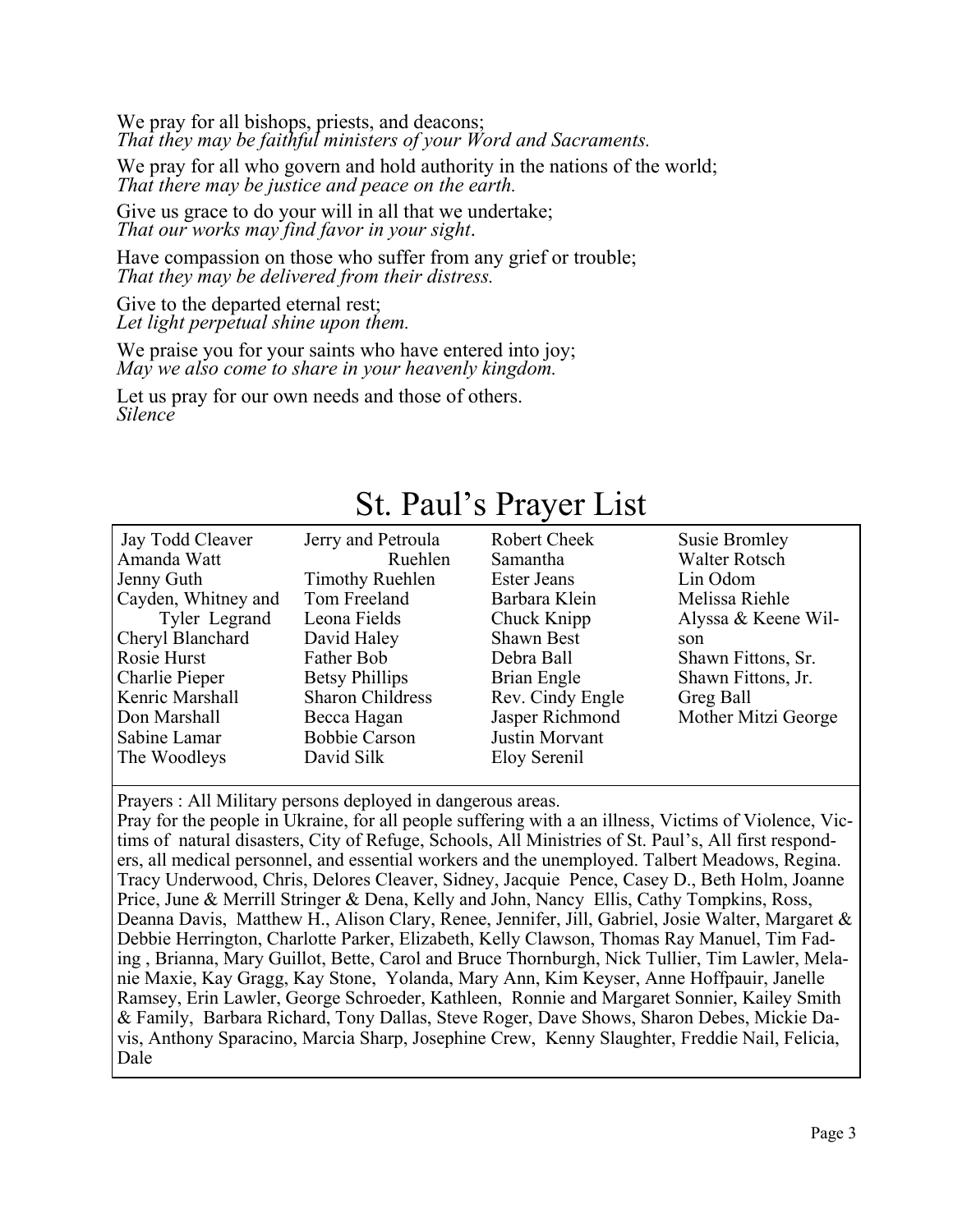#### **Confession of Sin** BCP, 360

*The Deacon or Celebrant says* .

Let us confess our sins against God and our neighbor.

*Silence may be kept.* 

#### *Minister and People*

Most merciful God, we confess that we have sinned against you in thought, word, and deed, by what we have done, and by what we have left undone. We have not loved you with our whole heart; we have not loved our neighbors as ourselves. We are truly sorry and we humbly repent. For the sake of your Son Jesus Christ, have mercy on us and forgive us; that we may delight in your will, and walk in your ways, to the glory of your Name. Amen.

*The Bishop when present, or the Priest, stands and says* 

Almighty God have mercy on you, forgive you all your sins through our Lord Jesus Christ, strengthen you in all goodness, and by the power of the Holy Spirit keep you in eternal life. Amen

#### **The Peace** BCP, 360

*All stand. The Celebrant says to the people* 

The peace of the Lord be always with you. *People* And also with you. *Then the Ministers and People may greet one another in the name of the Lord.*  Announcements, Birthdays, Anniversaries See back page



Things Come From You, O Lord

#### **The Great Thanksgiving**

Eucharistic Prayer C and BCP, 369 *In this prayer, the lines in italics are spoken by the People. The Celebrant, whether bishop or priest, faces them and sings or says* 

 The Lord be with you. *People And also with you. Celebrant* Lift up your hearts. *We lift them to the Lord. Celebrant* Let us give thanks to the Lord our God. *People It is right to give him thanks and praise.* 

*Then, facing the Holy Table, the Celebrant proceeds* 

God of all power, Ruler of the Universe, you are worthy of glory and praise. *Glory to you for ever and ever.* 

At your command all things came to be: the vast expanse of interstellar space, galaxies, suns, the planets in their courses, and this fragile earth, our island home. *By your will they were created and have their being.* The same of the page 4

## **The Holy Communion**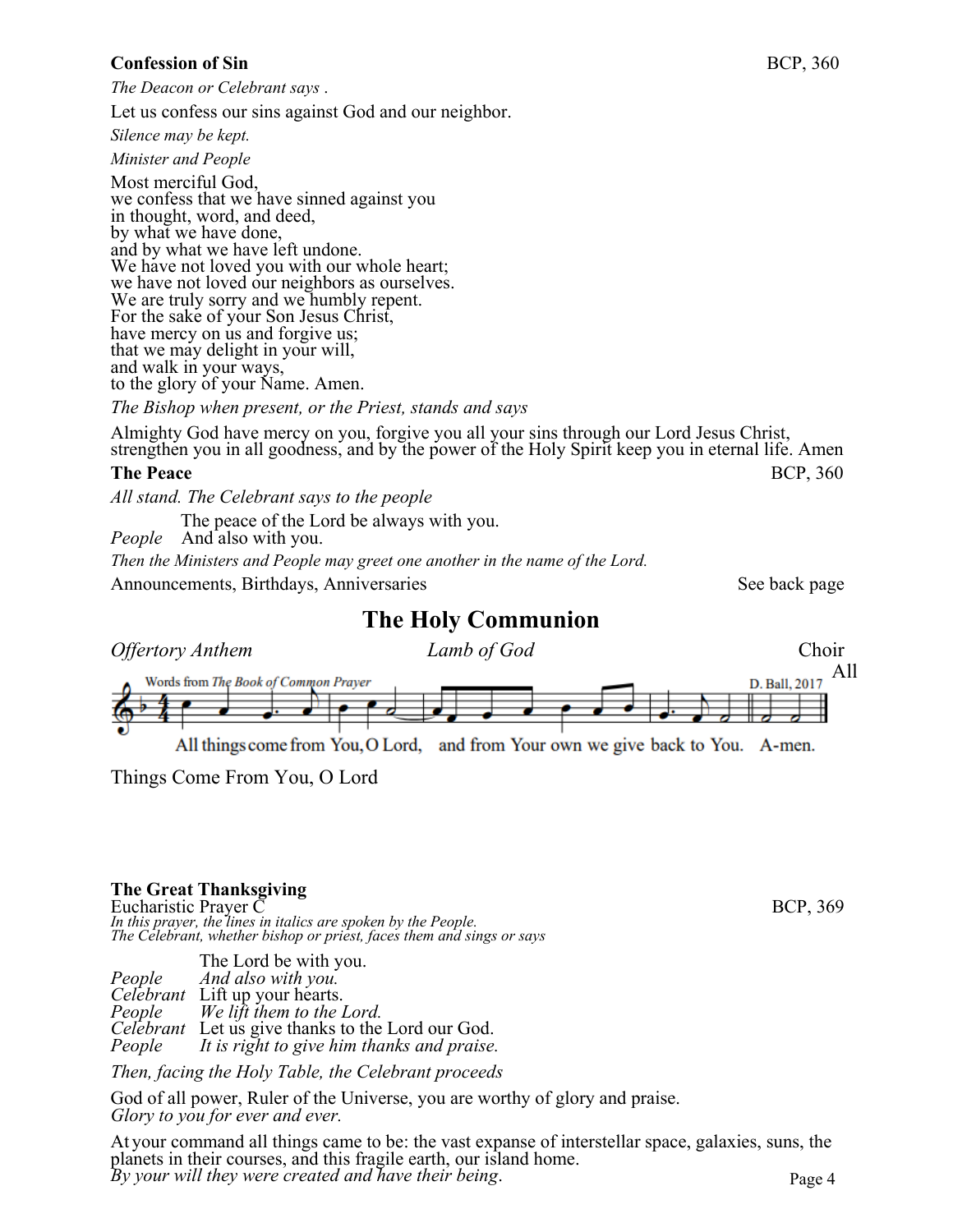From the primal elements you brought forth the human race, and blessed us with memory, reason, and skill. You made us the rulers of creation. But we turned against you, and betrayed your trust; and we turned against one another. *Have mercy, Lord, for we are sinners in your sight*.

Again and again, you called us to return. Through prophets and sages you revealed your righteous Law. And in the fullness of time you sent your only Son, born of a woman, to fulfill your Law, to open for us the way of freedom and peace. *By his blood, he reconciled us. By his wounds, we are healed.* 

And therefore we praise you, joining with the heavenly chorus, with prophets, apostles, and martyrs, and with all those in every generation who have looked to you in hope, to proclaim with them your glory, in their unending hymn:

*Sanctus Holy, Holy, Holy Lord* S-130 *Celebrant and People* 

Holy, holy, holy Lord, God of power and might, heaven and earth are full of your glory. Hosanna in the highest. Blessed is he who comes in the name of the Lord. Hosanna in the highest.

*The Celebrant continues*

The Eucharistic prayer continue and the BCP, 371 And so, Father, we who have been redeemed by him, and made a new people by water and the Spirit, now bring before you these gifts. Sanctify them by your Holy Spirit to be the Body and Blood of Jesus Christ our Lord.

*At the following words concerning the bread, the Celebrant is to hold it, or lay a hand upon it; and at the words concerning the cup, to hold or place a hand upon the cup and any other vessel containing wine to be consecrated.* 

On the night he was betrayed he took bread, said the blessing, broke the bread, and gave it to his friends, and said, "Take, eat: This is my Body, which is given for you. Do this for the remembrance of me."

After supper, he took the cup of wine, gave thanks, and said, "Drink this, all of you: This is my Blood of the new Covenant, which is shed for you and for many for the forgiveness of sins. Whenever you drink it, do this for the remembrance of me."

Remembering now his work of redemption, and offering to you this sacrifice of thanksgiving,

*We celebrate his death and resurrection, as we await the day of his coming .*

Lord God of our Fathers; God of Abraham, Isaac, and Jacob; God and Father of our Lord Jesus Christ: Open our eyes to see your hand at work in the world about us. Deliver us from the presumption of coming to this Table for solace only, and not for strength; for pardon only, and not for renewal. Let the grace of this Holy Communion make us one body, one spirit in Christ, that we may worthily serve the world in his name. *Risen Lord, be known to us in the breaking of the Bread.* 

Accept these prayers and praises, Father, through Jesus Christ our great High Priest, to whom, with you and the Holy Spirit, your Church gives honor, glory, and worship, from generation to generation. AMEN.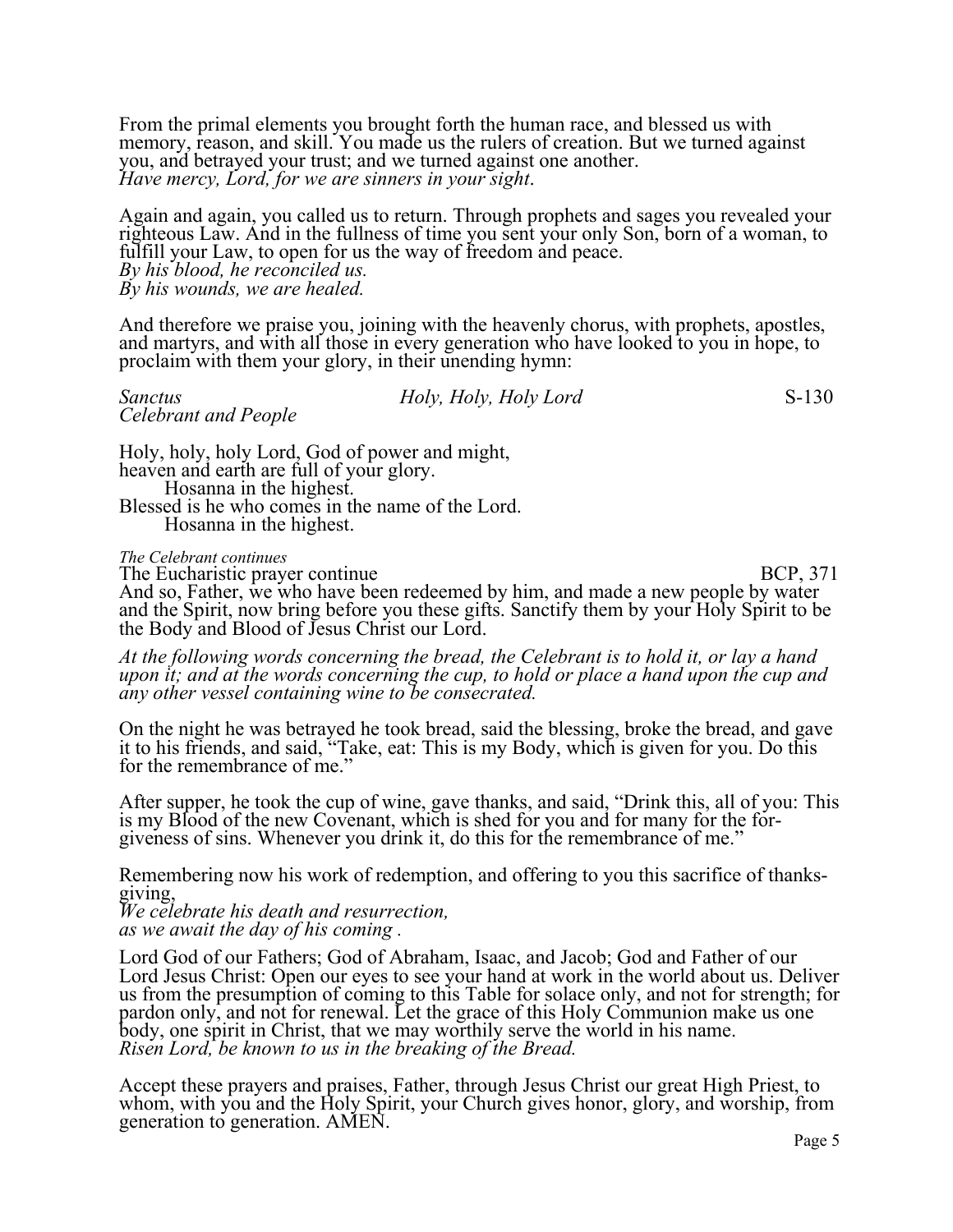#### And now, as our Savior Christ has taught us, we are bold to say,

#### **The Lord's Prayer**  BCP, 364

*People and Celebrant*  Our Father who art in heaven, hallowed be thy Name, thy kingdom come, thy will be done, on earth as it is in heaven. Give us this day our daily bread. And forgive us our trespasses, As we forgive those who trespass against us. And lead us not into temptation, but deliver us from evil. For thine is the kingdom, and the power, and the glory, for ever and ever. Amen.

**The Breaking of the Bread** BCP, 364 *The Celebrant breaks the consecrated Bread.* 

*A period of silence is kept.* 

*Then may be sung or said* 

#### *Alleluia, Christ, Our Passover* S-154

*Alleluia, Christ, Our Passover* Alleluia.] Christ our Passover is sacrificed for us; Therefore let us keep the feast. [Alleluia.]

#### Lamb of God S-161

*In Lent, Alleluia is omitted, and may be omitted at other times except during Easter Season. Facing the people, the Celebrant says the following Invitation* 

The Gifts of God for the People of God.

| and may add | Take them in remembrance that Christ died for you,          |
|-------------|-------------------------------------------------------------|
|             | and feed on him in your hearts by faith, with thanksgiving. |

*The ministers receive the Sacrament in both kinds, and then immediately deliver it to the people.* 

*The Bread are given to the communicants with these words*  The Body (Blood) of our Lord Jesus Christ keep you in everlasting life. [Amen.]

The Prayer of Humble Access (in unison)

*We do not presume to come to this thy Table, O merciful Lord, trusting in our own righteousness, but in thy manifold and great mercies. We are not worthy so much as to gather up the crumbs under thy Table. But thou art the same Lord whose property is always to have mercy. Grant us therefore, gracious Lord, so to eat the flesh of thy dear Son Jesus Christ, and to drink his blood, that we may evermore dwell in him, and he in us. Amen.*

 *We joyfully invite all baptized Christians to join us at the table of our Lord. If you do not wish to receive communion, but instead wish to receive a blessing, cross your arms over your chest.* 

Page 6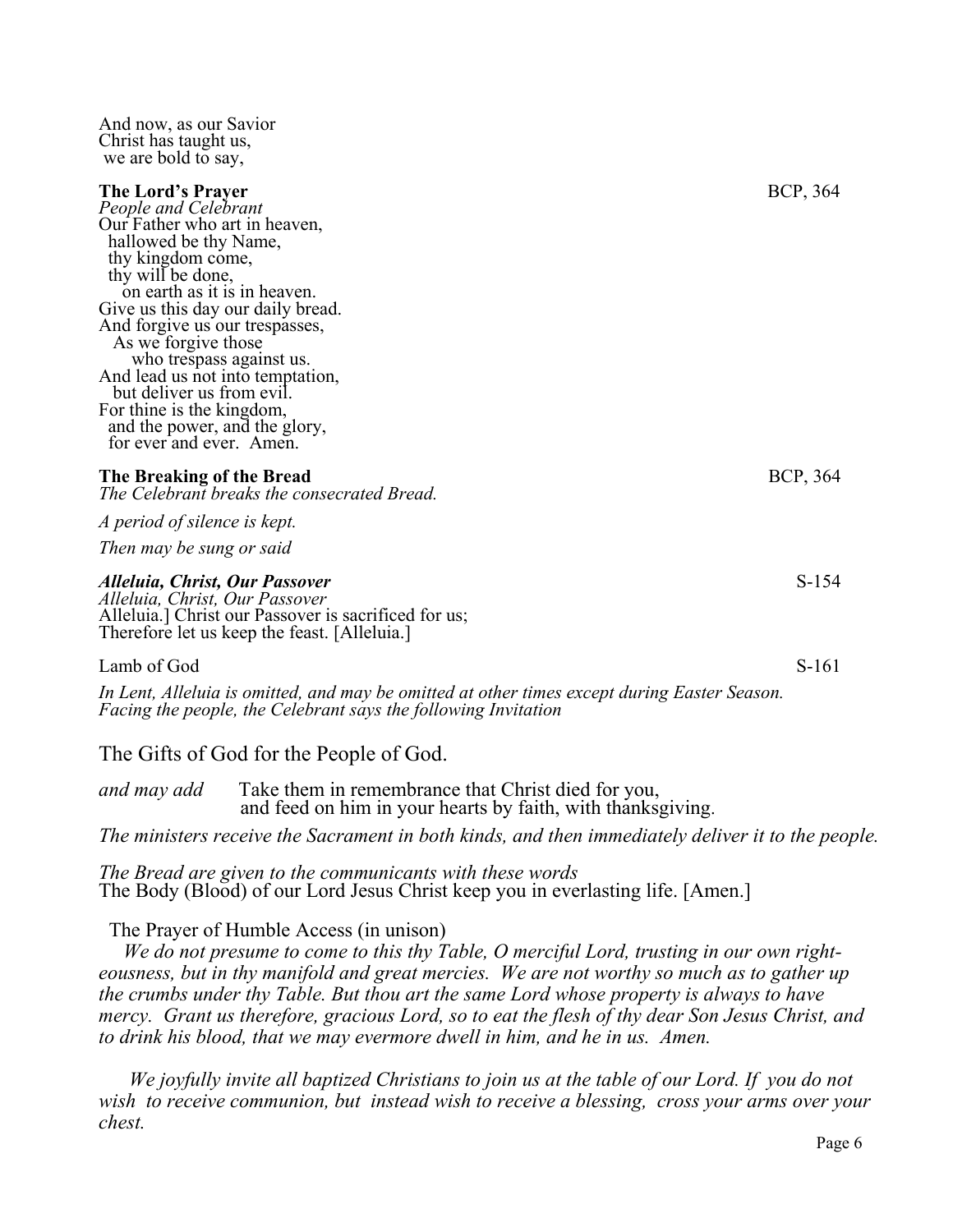| Communion Music                                                                     | In Remembrance of Me | <b>LEV 149</b> |
|-------------------------------------------------------------------------------------|----------------------|----------------|
|                                                                                     | Humbly, I Adore Thee | 314            |
|                                                                                     | Here, O My Lord      | 318            |
| Post communion Prayer<br>After Communion, the Celebrant says                        |                      | <b>BCP 366</b> |
| Let us pray.                                                                        |                      |                |
| Celebrant and People                                                                |                      |                |
| Almighty and everliving God,<br>we thank you for feeding us with the spiritual food |                      |                |

of the most precious Body and Blood of your Son our Savior Jesus Christ; and for assuring us in these holy mysteries that we are living members of the Body of your Son, and heirs of your eternal kingdom. And now, Father, send us out to do the work you have given us to do, to love and serve you as faithful witnesses of Christ our Lord. To him, to you, and to the Holy Spirit, be honor and glory, now and for ever. Amen

The Blessing BCP, 366 *The Bishop when present, or the Priest, may bless the people.* 

Silent Dismissal *Depart in Silence*